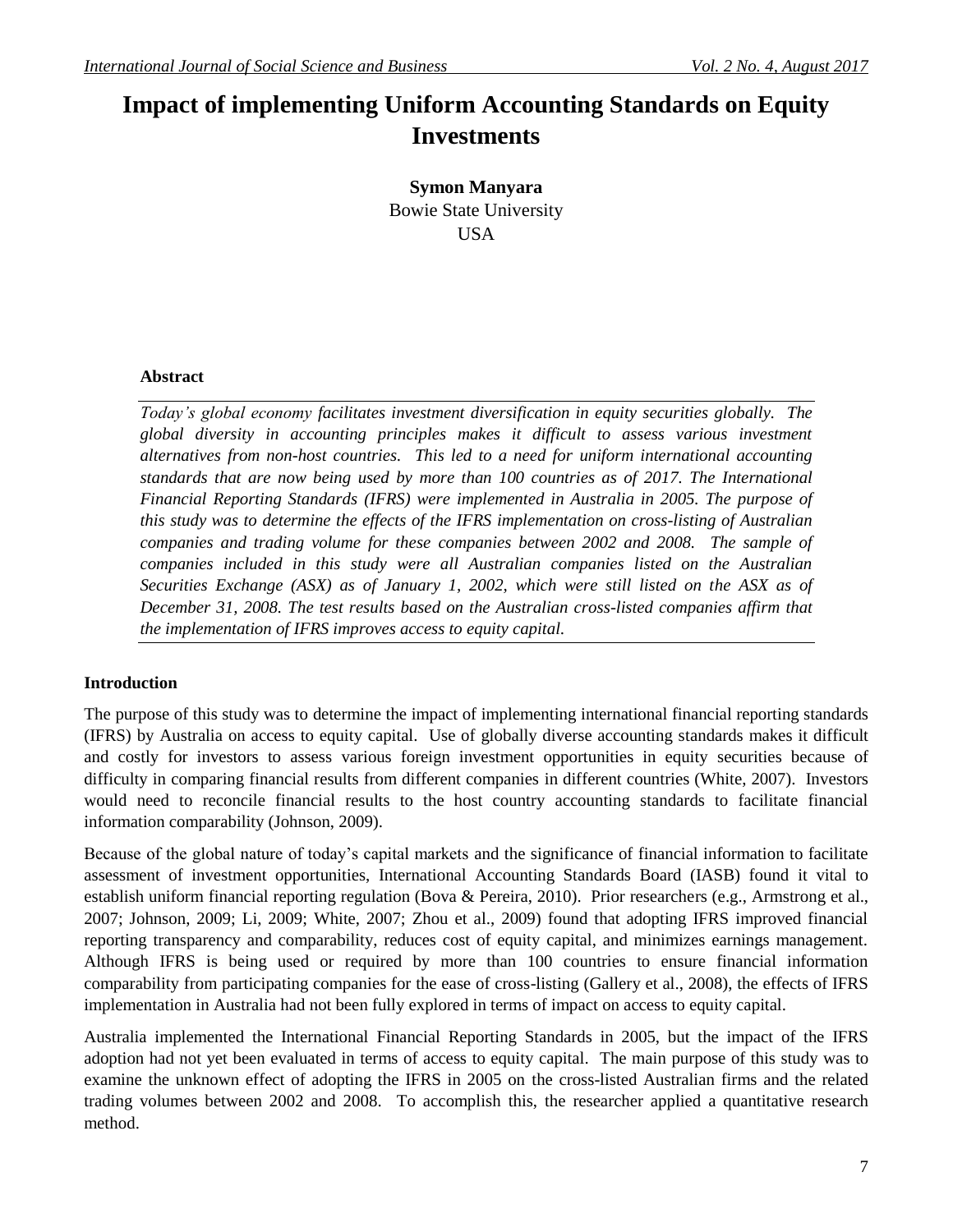The remainder of the paper is organized as follows: a brief literature review is presented in the next section. Then, the research method is discussed. Finally, the results are presented and discussed. This study was conducted as part of a doctoral dissertation program requirement for the author.

#### **BRIEF Literature Review**

#### **Brief IFRS background**

The two main sets of financial reporting systems which are considered globally highly reliable by investors, scholars, and practitioners are the U.S. GAAP and IFRS with U.S. GAAP being most widely used in global capital markets (Akisik & Pfeiffer, 2009). Many emerging economies are now voluntarily adopting either U.S. GAAP or IFRS to make their capital markets more attractive to foreign investors (Bhattacharya as cited in Akisik & Pfeiffer, 2009).

International flows of capital primarily result from foreign investments (Akisik & Pfeiffer, 2009). Prior study by Akisik and Pfeiffer (2009) on globalization, U.S. foreign investments, and accounting standards showed that a higher quality of financial reporting environment is associated with higher international capital flows. Although foreign capital investments benefit host countries, they are also beneficial to investors by providing expanded opportunities for financial returns, scale economies, and diversification (Akisik & Pfeiffer, 2009).

#### **Cross-Border Investing**

The diversity in accounting standards across borders is often cited as a significant factor that affects the information processing costs for U.S. investors who wish to globally diversify their investment portfolios (Khurana & Michas, 2011). The European Union (EU) mandatorily adopted IFRS in 2005 providing a common set of accounting standards. This provides financial information comparability benefits to financial statement users who wish to compare investment alternatives among different firms from other jurisdictions (Hail et al., 2010a).

The development of high-quality, global accounting standards has been supported by the FASB in the United States because of the demand for globally comparable financial information which capital providers find useful in making investment decisions in the global capital markets (FAF as cited in Khurana & Michas, 2011). Prior research by Barth et al. (as cited in Khurana & Michas, 2011) showed evidence that firms which use IFRS for financial reporting have greater accounting and value–relevance comparability with U.S. firms than when non-U.S. domestic accounting standards are applied. Other recent studies using different research designs and data sources (DeFond et al., 2011; Florou & Pope as cited in Khurana & Michas, 2011; Yu, 2010, as cited in Khurana & Michas, 2011) found that cross-border investments increase in the year of IFRS adoption. This implies that IFRS implementation in a country would substantially reduce information processing costs which would improve access to equity capital investments by investors in the United States and elsewhere.

A global economic environment with uniformity in procedures for financial reporting would benefit investors, lenders, accountants, and others interested in evaluating investment opportunities in various countries (Gaspar et al. as cited in Smith, 2008). Adopting IFRS provides uniformity in accounting standards which facilitate comparability of financial results among different companies operating in multiple countries (Smith, 2008).

The simultaneous adoption of IFRS by all firms in a country that has a strong enforcement will improve the capital markets and attract more foreign investments because of the perceived transparency, reliability, and comparability of the financial reporting (Barth et al., 2005; Hope et al., 2006). Results from the study by Tarca (2004) shows that competitive market forces can promote use of IFRS because management in most firms believe that use of those standards improve communication with financial information users (Hope et al., 2006). A country's accessibility of its capital markets by foreign investors benefits the country by attracting foreign capital through available opportunities for portfolio diversification (Hope et al., 2006; Pine, 2010).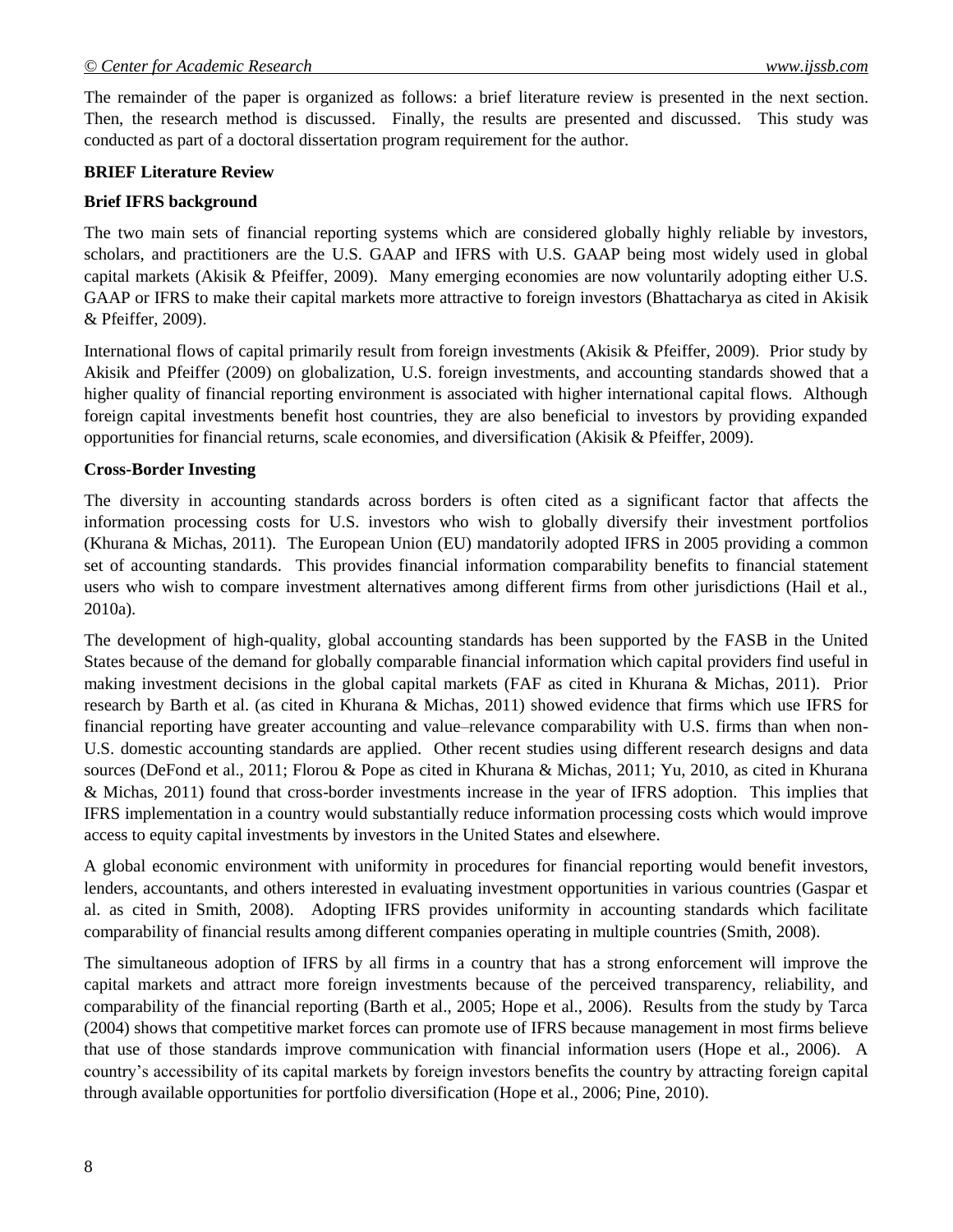# **Cost of Equity Capital**

Many firms strive to have their equity securities listed on multiple stock exchanges for exposure to new markets, to obtain foreign debt and equity capital for growth, technological advancement, and reduction of possible political costs (Al-Shiab, 2008). Analyzing foreign financial statements to assess investment opportunities is difficult for investors when there are no common accounting principles being followed by all reporting firms. The diversity in financial reporting which affects presentation, disclosure, and measurement of financial results impacts capital markets participants when making investments decisions (Al-Shiab, 2008; Kristandl & Bontis, 2007).

The implementation of IFRS is important towards the achievement of a country's equity trading and it provides a basis for understanding the economic consequences which have implications for financial reporting and capital markets integration (Li, 2009). The use of IFRS requires higher financial disclosures than most local GAAP and the increased financial reporting disclosures reduce the cost of equity capital (Li, 2009; Kristandl & Bontis, 2007). Armstrong et al. (2008) argued that global use of one set of uniform accounting standards such as IFRS improves financial information comparability among firms which not only results in reduction of cost of equity capital, but also improves access to equity capital. Implementing IFRS improves accessibility of capital markets by investors for portfolio diversification (Hope et al., 2006; Pine, 2010).

## **Research Methodology**

In the current study, a quantitative research methodology was used to determine the effect of the implementation of IFRS in 2005 on cross-listing of Australian firms and trading volume for cross-listed Australian companies between 2002 and 2008. The first research question involved a comparison of financial data between the pre-IFRS (2002–2004) and post-IFRS (2006–2008) periods with 2005 as the event year. Thus, the independent variable for this research question was time—the pre-IFRS period was compared to the post-IFRS period. The second research question involved a comparison of financial data between companies based on cross-listing status. These independent variables could not be manipulated by the researcher making the ex post facto research design appropriate (Black, 1999).

## **Sample Selection**

The unit of analysis for this study consisted of the individual companies. The population of interest in the study consisted of Australian companies listed on the ASX. The sample of companies included in this study was all the Australian companies listed on the ASX as of January 1, 2002, which were still listed on the ASX as of December 31, 2008.

A power analysis was conducted using the G\*Power computer program (Faul, Erdfelder, Buchner, & Lang, 2009) to determine the number of companies required for the study. The two statistical tests used in this study were the McNemar test to compare dependent proportions and a one-way ANOVA. For McNemar's test, assuming an odds ratio of 1.50, two-tailed test, desired power of .80, and alpha level of .05, a total of 664 companies were required. For the one-way ANOVA, assuming a medium effect size of *f* = .25, two-tailed test, desired power of .80, and an alpha level of .05, a total of 159 companies would be required. According to ASX (2012), there are currently over 2,000 companies listed on the ASX, indicating that the required sample sizes of 664 and 159 would be obtained.

The sample sizes of 664 and 159 were merely those required to achieve adequate statistical power but not the actual sample size used (the actual sample size used was 1,172 companies). The ASX (2012) website provides access to the data on the companies listed on the Australian exchange including whether or not they were crosslisted on a foreign exchange and if so, during which years this was the case. As noted above, the study included, for both research questions, all companies listed on the ASX as of January 1, 2002, which were still listed on the ASX as of December 31, 2008.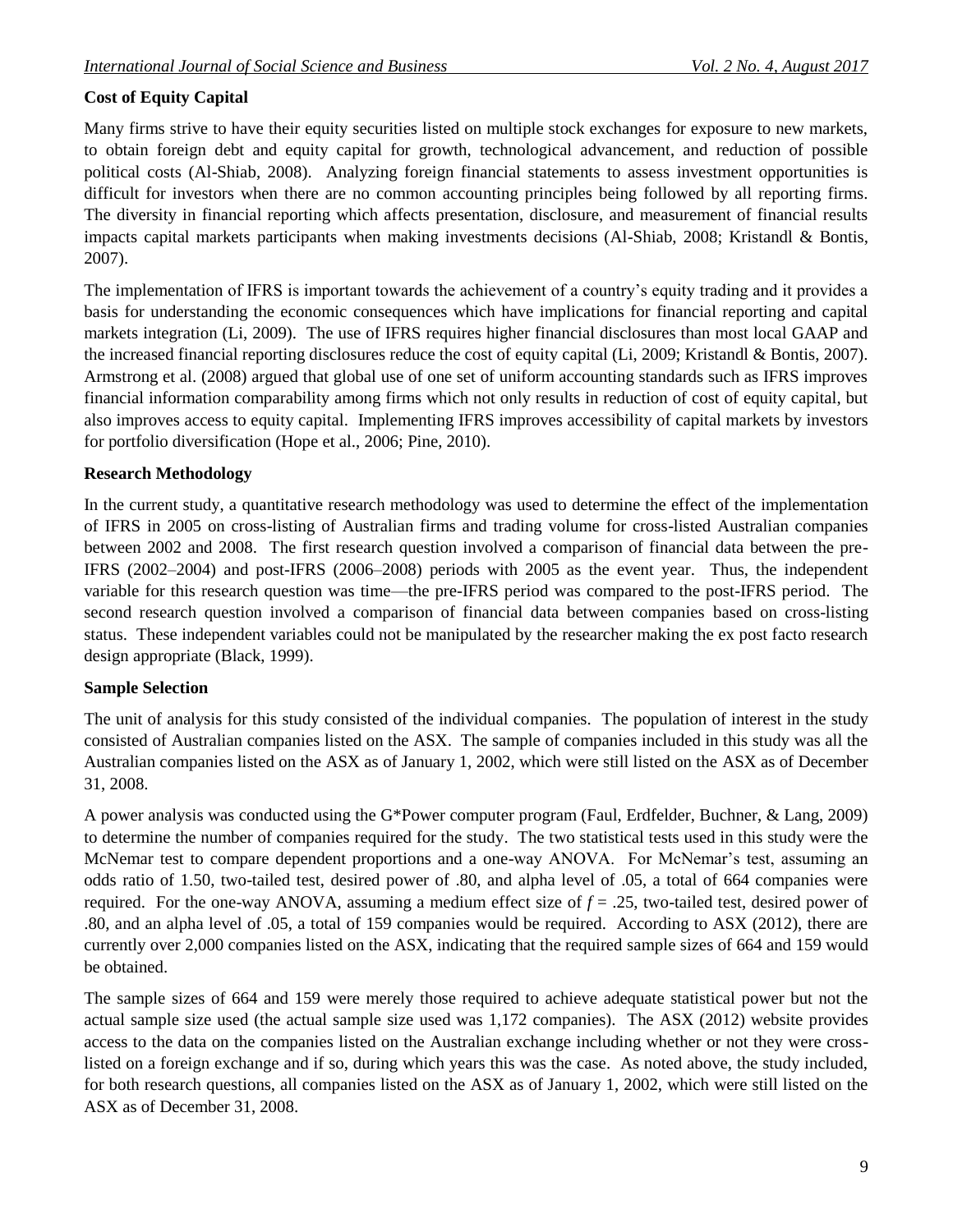### **Data Collection, Processing, and Analysis**

The data used in this study were accessed from the ASX (2012) and Global Financial Data Corporation (2012) databases. The ASX database is the official securities exchange in Australia. The average daily trading volume on the ASX exceeds 5 billion Australian dollars (ASX, 2012). The ASX provides current and historical data on companies traded on the exchange.

The ASX was used as the reference universe to select the sample of Australian companies that reported financial information under domestic GAAP and traded on the domestic exchange only, prior to the mandatory adoption of IFRS in 2005. The sample selection was made from the ASX publicly traded companies that used local GAAP in 2002–2004 to report their financial results for the year ended December 31 (pre-IFRS period) and only used IFRS in 2005 (event year) and 2006–2008 (post-IFRS period). Precautions were taken to ensure inclusion of historical constituents in the index as they appeared during the study period. The inherent limitations of secondary data such as use of outdated data and lack of control over the data accuracy by the researcher were assessed (Zikmund, 2003).

Two-tailed tests and an alpha level of .05 were used for all inferential tests. The first research question of this study was: What is the difference, if any, in the proportion of ASX-traded companies that are cross-listed on a foreign exchange before and after the implementation of the IFRS? In order to answer this question, the proportion of ASX-traded companies that were cross-listed at any point during the 3 years prior to the implementation of IFRS in 2005 (i.e., 2002–2004) were compared to the proportion of ASX-traded companies that were cross-listed at any point during the 3 years after the implementation of the IFRS (i.e., 2006–2008). To answer this research question, McNemar's test was used to test the null hypothesis that there is no difference in the proportion of companies cross-listed prior to IFRS and after IFRS. The McNemar test is a nonparametric test that does not involve assumptions of normality, linearity, homoscedasticity, or other common parametric statistical assumptions. The only assumption of the McNemar test is that the data consist of dichotomies that are matched, and this is the case in the proposed study. Specifically, the data were dichotomies indicating whether or not the company was cross-listed or not, and the data from the pre-IFRS period were matched to the data from the post-IFRS period because the same companies were compared at the two time points.

The second research question was: What is the difference, if any, in the trading volume ASX-traded companies that were cross-listed on a foreign exchange versus those that were not cross-listed on a foreign exchange before and after the implementation of the IFRS? The dependent variable was the average daily trading volume. The independent variable was cross-listing group, with three groups compared: (a) Those that were not cross-listed at any point between 2002 and 2008; (b) Those that were cross-listed at any point between 2002 and 2004 (prior to 2005 IFRS implementation); and Those that were not cross-listed between 2002 and 2004 (prior to 2005 IFRS implementation), but were cross-listed at any point between 2006 and 2008 (after the 2005 IFRS implementation). A one-way ANOVA was performed comparing these three groups on their average daily trading volume. If the ANOVA is statistically significant, follow up tests were performed using Tukey's honestly significant difference tests. The use of the ANOVA required the assumptions of normality for the dependent variable and equality of variances on the dependent variable across the three groups. Normality for the dependent variable was tested by computing the Kolmogorov-Smirnov test of normality. The equality of variance was tested using Levene's test. If it was determined that either of these assumptions were not met then a Kruskal-Wallis test was substituted in place of the ANOVA.

#### **Methodological Assumptions, and Limitations**

The current study was based on one primary assumption. It was assumed that the archival data used for the study from the ASX (2012) and Global Financial Data Corporation (2012) databases are reliable and of a quality that is sufficient for scientific research. The ASX database is the official securities exchange in Australia and there was no reason to doubt the veracity of the data.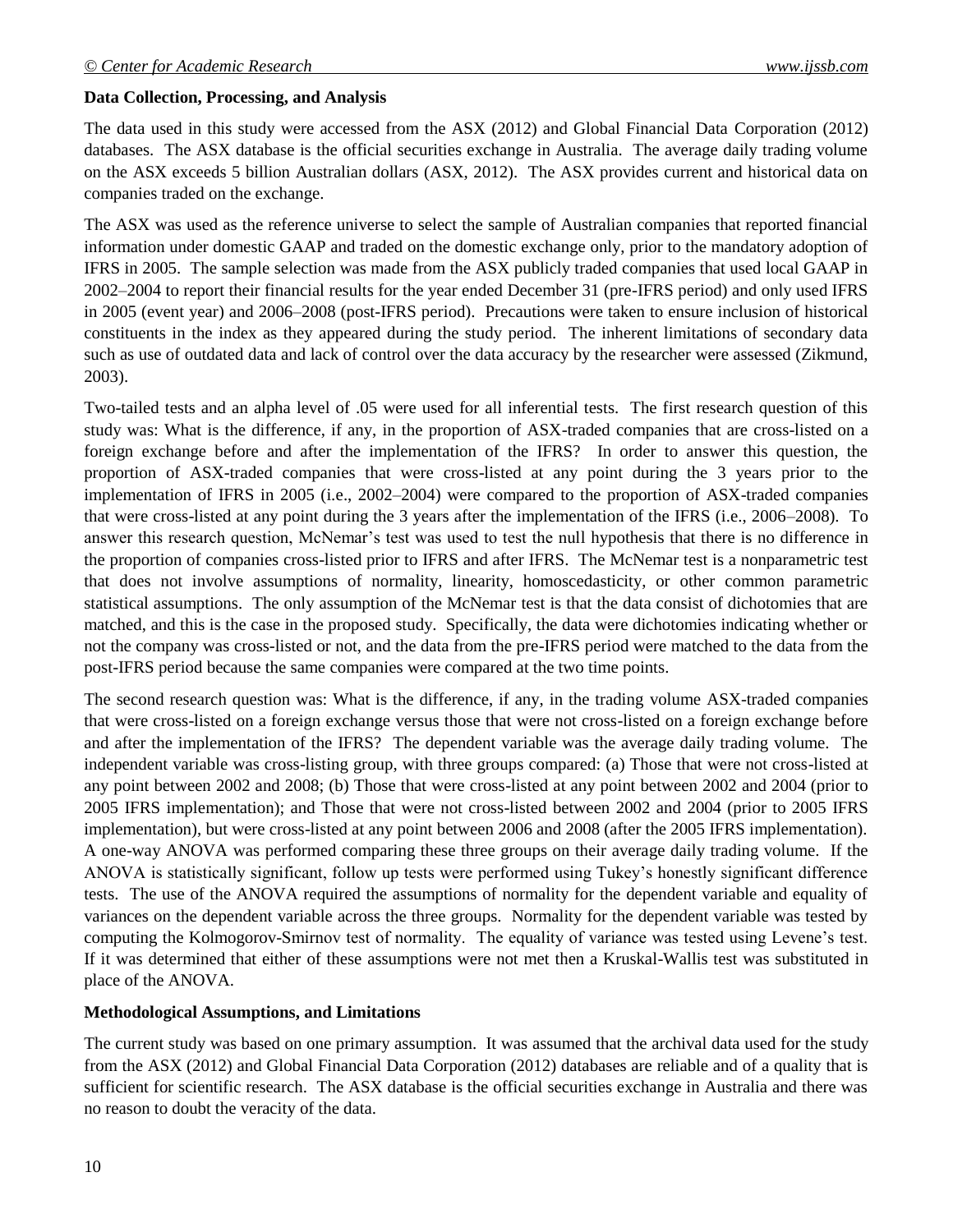The primary limitation of this study was that the ex post facto research design does not allow for firm causal conclusions to be drawn as would be the case in an experimental study (Black, 1999). Specifically, it was difficult to isolate the direct impact of IFRS adoption from other general trends towards globalization of capital markets. However, these variables (i.e., general trends) were constants for all companies and therefore were used as control variables in this study. That is, all companies had the same values for global economic indicators at the pre-IFRS and post-IFRS period making them unusable as control variables.

A second limitation was that other variables that could influence the dependent variables such as type of company, size of company, or industry classification were not examined in this study. These variables were not included in this study because the focus was on an examination of the pre-IFRS implementation period and the post-IFRS implementation period, not on whether or not company size or the other variables affect the pre- to post-IFRS differences.

## **Results and Discussion**

In this section, the findings from the study are discussed. The descriptive statistical analyses conducted are presented followed by the results from the inferential analyses that were performed. Finally, the findings are evaluated in the context of past research in this area.

## **Descriptive Analysis**

Initially, descriptive statistical analyses were performed. The three variables in this study were time period, crosslisting status, and average daily trading volume. In concordance with the inferential analyses presented in the subsequent parts of this section, descriptive statistics consisted of an examination of the number (i.e., the frequency) of companies in each category (i.e., cross-listed or not cross-listed) within each time period (pre-IFRS and post-IFRS). In addition to the frequencies, percentages within each category were computed. Table 1 shows cross-listing status as a function of time period. Before the implementation of the IFRS, 594 of the 1,174 companies were cross-listed (50.6%) and after the implementation of the IFRS, 316 companies were added (i.e., there were 910 [77.5%] companies cross-listed).

| Table 1                                                                |                         |               |                          |               |  |  |  |  |  |
|------------------------------------------------------------------------|-------------------------|---------------|--------------------------|---------------|--|--|--|--|--|
| <b>CROSS-LISTING STATUS' DESCRIPTIVE STATISTICAL ANALYSIS BASED ON</b> |                         |               |                          |               |  |  |  |  |  |
| <b>TIME PERIOD</b>                                                     |                         |               |                          |               |  |  |  |  |  |
|                                                                        | Pre-IFRS (2002 to 2004) |               | Post-IFRS (2006 to 2008) |               |  |  |  |  |  |
| <b>Cross-Listing Status</b>                                            | n                       | $\frac{0}{0}$ | n                        | $\frac{0}{0}$ |  |  |  |  |  |
| Not Cross-Listed                                                       | 580                     | 49.4          | 264                      | 22.5          |  |  |  |  |  |
| Cross-Listed                                                           | 594                     | 50.6          | 910                      | 77.5          |  |  |  |  |  |
| Total                                                                  | 1,174                   | 100.0         | 1,174                    | 100.0         |  |  |  |  |  |

*Note.* The difference between the percentage of companies that were cross-listed in the pre-IFRS period and the post-IFRS period was statistically significant using the McNemar test,  $\chi^2(1) = 314.00$ ,  $p < .001$ .

Table 2 shows average daily trading volume as a function of cross-listing status for both the pre-IFRS average trading volumes and the post-IFRS trading volumes. The average daily trading volume was computed as the total trading volume for the year divided by the number of trading days in the year. Results from this analysis indicated that there were differences in the trading volume of ASX-traded companies that were cross-listed on a foreign exchange versus those that were not cross-listed on a foreign exchange before (2002 to 2004) and after (2006 to 2008) the implementation of the IFRS in 2005. Those who were cross-listed even before the IFRS implementation had higher average trading volumes than the other two groups at both time points. In the pre-IFRS period, companies that would eventually become cross-listed had lower average trading volumes than companies that would not, whereas in the post-IFRS period, companies that had become cross-listed had higher average trading volumes than those that were not cross-listed.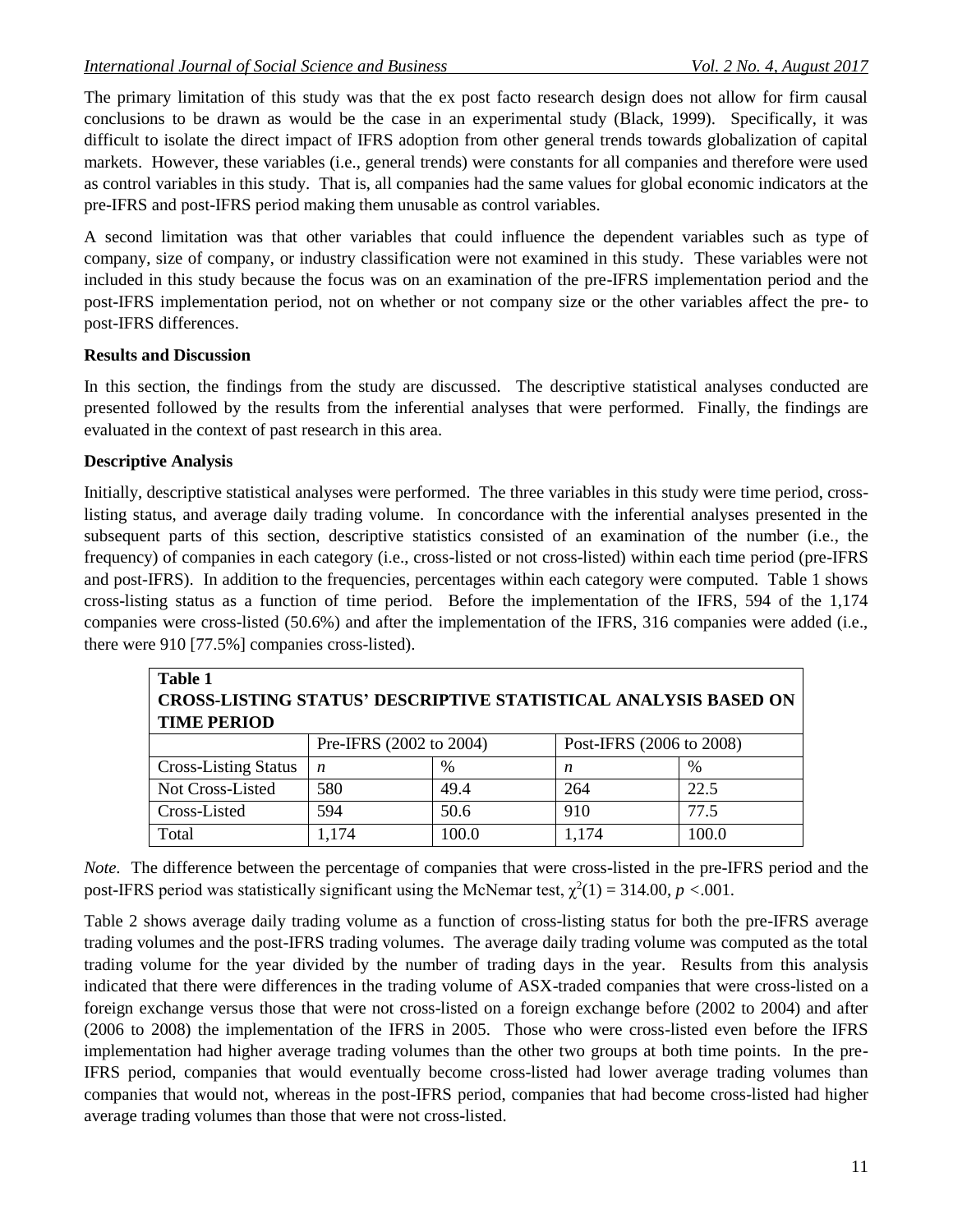**Table 2**

| DESCRIPTIVE STATISTICAL ANALYSIS FOR AVERAGE DAILY TRADING   |                         |         |           |                          |           |           |  |  |  |  |
|--------------------------------------------------------------|-------------------------|---------|-----------|--------------------------|-----------|-----------|--|--|--|--|
| VOLUME BEFORE AND AFTER IFRS IMPLEMENTATION AS A FUNCTION OF |                         |         |           |                          |           |           |  |  |  |  |
| <b>CROSS-LISTING STATUS</b>                                  |                         |         |           |                          |           |           |  |  |  |  |
|                                                              | Pre-IFRS Implementation |         |           | Post-IFRS Implementation |           |           |  |  |  |  |
| Group                                                        | $\boldsymbol{n}$        | M       | SD        | $\boldsymbol{n}$         | M         | SD        |  |  |  |  |
| <b>Not</b><br>cross-                                         |                         |         |           |                          |           |           |  |  |  |  |
| listed<br>at any                                             |                         |         |           |                          |           |           |  |  |  |  |
| between<br>point                                             |                         |         |           |                          |           |           |  |  |  |  |
| 2002 and 2008.                                               | 264                     | 295,345 | 769,715   | 262                      | 454,188   | 1,222,472 |  |  |  |  |
| Cross-listed                                                 |                         |         |           |                          |           |           |  |  |  |  |
| only after the                                               |                         |         |           |                          |           |           |  |  |  |  |
| <b>IFRS</b><br>2005                                          |                         |         |           |                          |           |           |  |  |  |  |
| implementation                                               | 171                     | 249,542 | 981,147   | 316                      | 487,938   | 2,068,844 |  |  |  |  |
| Cross-listed                                                 |                         |         |           |                          |           |           |  |  |  |  |
| prior to 2005                                                |                         |         |           |                          |           |           |  |  |  |  |
| <b>IFRS</b>                                                  |                         |         |           |                          |           |           |  |  |  |  |
| implementation                                               | 594                     | 596,326 | 1,619,731 | 594                      | 1,152,132 | 2,978,842 |  |  |  |  |
| <b>Total Sample</b>                                          | 1,029                   | 461,478 | 1,359,857 | 1,172                    | 817,024   | 2,468,536 |  |  |  |  |

Figure 1 contains a bar chart of the average trading volume data. As the figure shows, the trading volumes for the post-IFRs period were higher than for the pre-IFRS period. In addition, trading volumes for companies that were cross-listed prior to the 2005 IFRS implementation tended to have the highest trading volumes both before and after the IFRS implementation. Prior to the IFRS implementation, companies that were not cross-listed tended to have slightly higher trading volumes than those who would eventually become cross-listed, but this latter group had higher trading volumes in the post-IFRS implementation period. This is consistent with the hypothesis that cross-listing resulted in increased higher trading volumes. These differences are explored in more detail in the next two sections.

## **Figure1**

# **THE AVERAGE DAILY TRADING VOLUME BEFORE AND AFTER IFRS IMPLEMENTATION AS A FUNCTION OF CROSS-LISTING STATUS.**

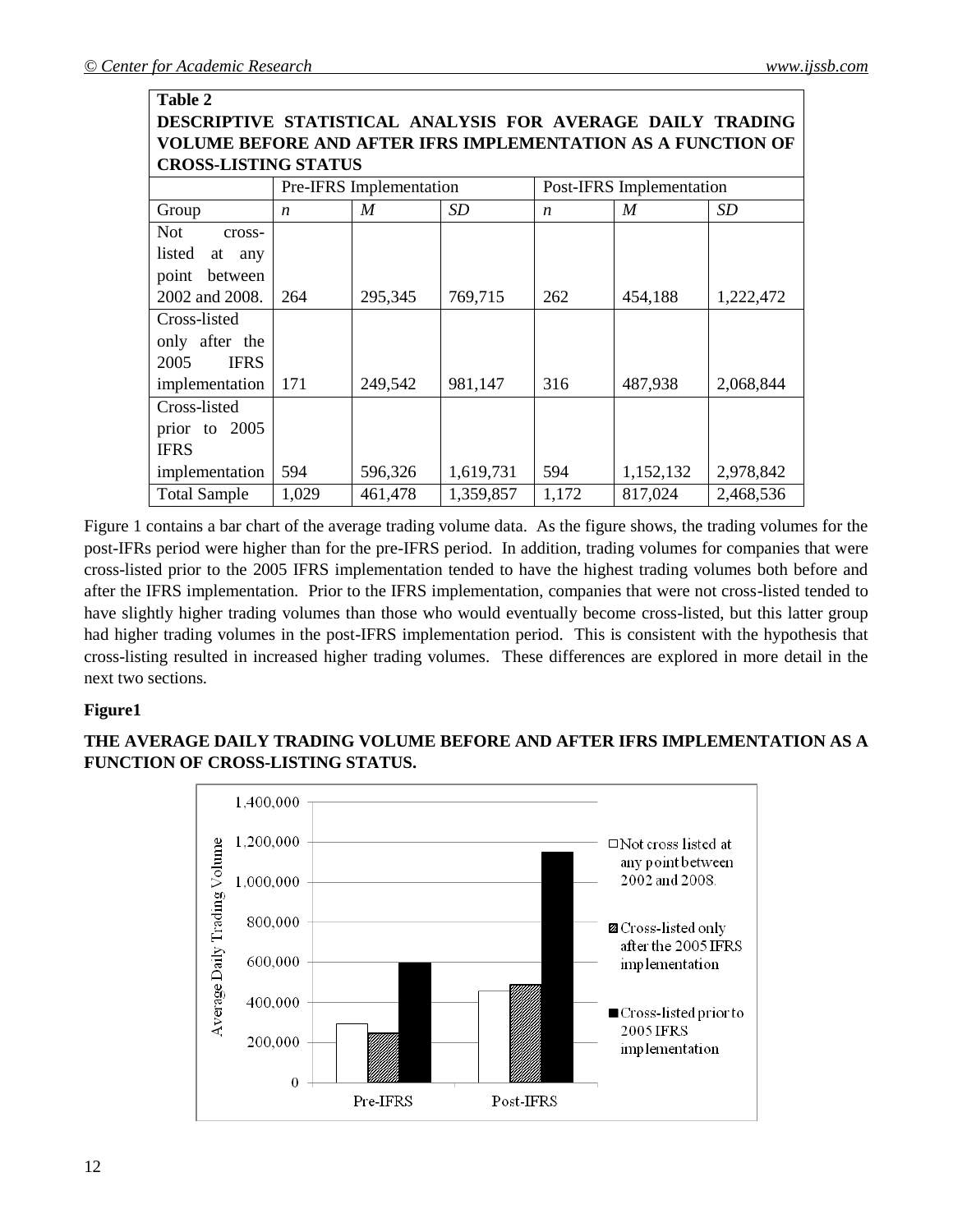# **Inferential Analysis**

To determine if the proportion of ASX-traded companies that were cross-listed at any point during the 3 years prior to the implementation of IFRS in 2005 (i.e., 2002–2004) differed from the proportion of ASX-traded companies that were cross-listed at any point during the 3 years after the implementation of the IFRS (i.e., 2006– 2008), McNemar's test was used (Adedokun & Burgess, 2012). The result from this test was statistically significant,  $\chi^2(1) = 314.00$ ,  $p < .001$ . I concluded that there was a difference in the proportion of ASX-traded companies that were cross-listed on a foreign exchange before (2002 to 2004) and after (2006 to 2008) the implementation of the IFRS in 2005, with a higher proportion of companies being cross-listed after the IFRS implementation.

The next null hypothesis was that the average trading volume for the following three groups did not differ: (a) Not cross-listed at any point between 2002 and 2008; (b) Cross-listed only after the 2005 IFRS implementation; and (c) Cross-listed prior to 2005 IFRS implementation. Normality for the dependent variable (average daily trading volume) was tested by computing the Kolmogorov-Smirnov test of normality (Simard & L'Ecuyer, 2011). Kolmogorov-Smirnov test of normality is most appropriately used when a researcher wishes to know if the scores on a continuous variable are normally distributed. Normality is an assumption of the proposed ANOVA and therefore the Kolmogorov-Smirnov test was used to test this assumption (Simard & L'Ecuyer, 2011). The result was statistically significant for both pre-IFRS trading volumes (*p <*.001) and for post-IFRS trading volumes (*p <*.001) indicating that the score distributions were not normal.

The second assumption of the planned ANOVA was the equality of variance assumption (Gastwirth, Gel, & Miao, 2009). The assumption of equality of variances means that the variance in scores (i.e., the squared standard deviation) is the same for the subgroups being compared (Brown & Forsythe, 1974; Gastwirth et al., 2009). This assumption was tested using Levene's test which is used to test the statistical significance of the difference in variances on a continuous variable across groups (Bowerman & O'Connell, 2003; Brown & Forsythe, 1974; Gastwirth et al., 2009). The variances of average daily trading volumes for the three groups were not equivalent for the pre-IFRS volumes,  $F(2, 1026) = 11.48$ ,  $p < .001$ , or for the post-IFRS volumes,  $F(2, 1169) = 19.43$ ,  $p$ *<*.001.

Based on the nonnormality of the average daily trading volume and the lack of equal variances across groups, two Kruskal-Wallis tests (Howell, 2010) were performed in place of the planned ANOVA analysis. The Kruskal-Wallis test does not compare the means for the various groups (as the ANOVA would have) but rather is used to determine if the data for the groups were drawn from the same distribution. Therefore, it is based on a test of whether there is a difference in the distributions from which the samples were drawn (Howell, 2010). The Kruskal-Wallis test is the nonparametric alternative to ANOVA and is used when the assumptions of ANOVA (i.e., normality and equality of variances) are not met (Howell, 2010). Like the ANOVA, the Kruskal-Wallis can be used to compare more than two groups.

The first Kruskal-Wallis test was performed to compare the average daily trading volumes between 2002 and 2004 (pre-IFRS implementation) between the three groups of companies. The results were statistically significant,  $\chi^2(2, N = 1,079) = 84.44$ ,  $p < .001$ . Because the Kruskal-Wallis test was statistically significant, follow up Mann-Whitney tests were performed to compare each pair of groups. Mann-Whitney tests are similar to Kruskal-Wallis tests but only two groups are compared. The statistically significant Kruskal-Wallis test only allows for the conclusion that not all three groups are the same, but it does not tell us which pairs of groups differ. This is the purpose of the Mann-Whitney test (Howell, 2010). Results from the Mann-Whitney tests indicated that those companies that were not cross-listed at any point between 2002 and 2008 had higher average trading volumes in the pre-IFRS period than those who were cross-listed only after the 2005 IFRS implementation, *z =* - 2.04, *p =* .042. Those that were not cross-listed at any point between 2002 and 2008 also had lower trading volumes in the pre-IFRS period than those that were cross-listed prior to 2005 IFRS implementation,  $z = -8.09$ , *p <*.001.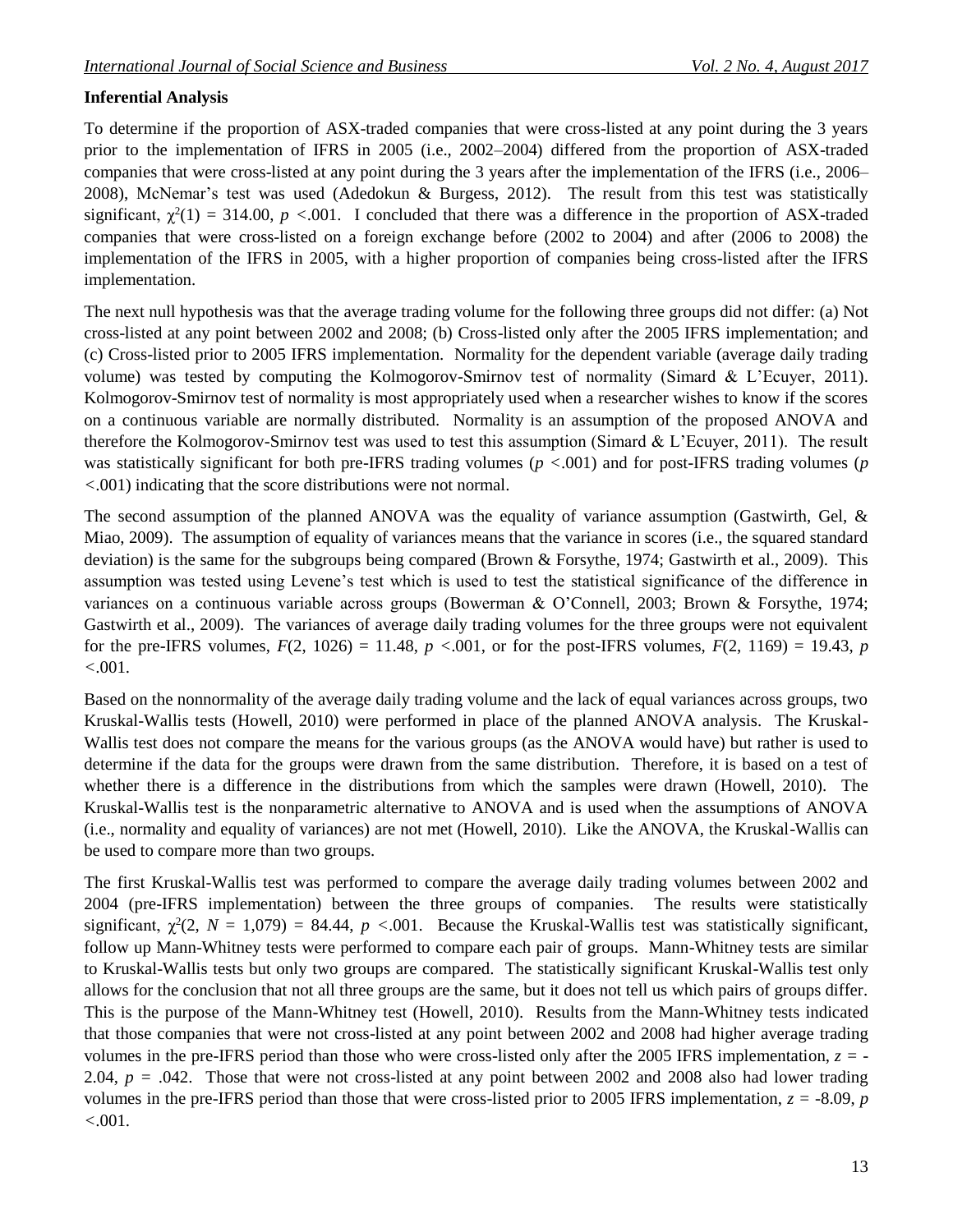Finally, those that were cross-listed only after the 2005 IFRS implementation had lower trading volumes in the pre-IFRS period than those who were cross-listed prior to the 2005 IFRS implementation, *z =* -6.20, *p <*.001. The second Kruskal-Wallis test was performed on average daily trading volumes between 2006 and 2008 (post-IFRS implementation). The result from this test was also statistically significant,  $\chi^2(2, N = 1,172) = 117.82$ , *p <*.001. Those who were not cross-listed at any point between 2002 and 2008 had lower average trading volumes in the post-IFRS period than those who were cross-listed only after the 2005 IFRS implementation,  $z = -5.87$ , *p <*.001, a reversal of the results from the pre-IFRS period. Those that were not cross-listed at any point between 2002 and 2008 had lower average trading volumes than those who were cross-listed prior to 2005 IFRS implementation,  $z = -10.16$ ,  $p < .001$ . In addition, those that were cross-listed only after the 2005 IFRS implementation had lower average trading volumes than those who were cross-listed prior to the 2005 IFRS implementation, *z =* -5.81, *p <*.001.

Based on these analyses, it was concluded that there were differences in the trading volume of ASX-traded companies that were cross-listed on a foreign exchange versus those that were not cross-listed on a foreign exchange before (2002 to 2004) and after (2006 to 2008) the implementation of the IFRS in 2005. All pairs of groups differed from each other both prior to and after the IFRS implementation in 2005. Those that were crosslisted even before the IFRS implementation had higher average trading volumes than the other two groups at both time points. In the pre-IFRS period, companies that would eventually become cross-listed had lower average trading volumes than companies that would not, whereas in the post-IFRS period, companies that had become cross-listed had higher average trading volumes than those who had not.

### **Conclusion**

The purpose of the study was to determine the effect of implementing IFRS in 2005 (event year) on the crosslisted Australian firms and trading volumes for the cross-listed Australian companies on access to equity capital. Results indicated that there was a difference in the proportion of ASX-traded companies that were cross-listed on a foreign exchange before (2002 to 2004) and after (2006 to 2008) the implementation of the IFRS in 2005, with a higher proportion of companies being cross-listed after the IFRS implementation. Results also indicated that there were differences in the trading volume of ASX-traded companies that were cross-listed on a foreign exchange versus those that were not cross-listed on a foreign exchange before (2002 to 2004) and after (2006 to 2008) the implementation of the IFRS in 2005.

Companies that were cross-listed even before the IFRS implementation had higher average trading volumes than the other two groups at both time points. In the pre-IFRS period, companies that would eventually become crosslisted had lower average trading volumes than companies that would not, whereas in the post-IFRS period, companies that had become cross-listed had higher average trading volumes than those who had not. In addition, the results from the supplemental analyses indicated that the average trading volume for all three groups increased from the pre-IFRS period to the post-IFRS period, with a smaller increase for companies that were not cross listed at any point between 2002 and 2008 than for the other two groups.

It was expected that after the implementation of IFRS standards for ASX-traded companies in 2005, shareholders and potential shareholders should have been more willing to buy, sell, and trade stock in these companies and this increased demand should have been reflected in an increase in the percentage of companies being cross-listed on a foreign exchange after the implementation of the IFRS standards. Consequently, trading volumes should have increased. The results from this study were consistent with the expectations: the percentage of ASX-traded companies that were cross-listed on some foreign exchange increased from 50.6% in the pre-IFRS period to 77.5% in the post-IFRS period, and the average trading volumes increased from the pre-IFRS period to the post-IFRS period.

The findings from this study were only applied to Australian companies, and it cannot be assumed that the results based on the sample of Australian companies would apply to companies in other countries that have, or will in the future, implement the IFRS standards. Further research may be needed to extend the study to companies in other countries, preferably using different time periods to determine whether results from this study are replicable.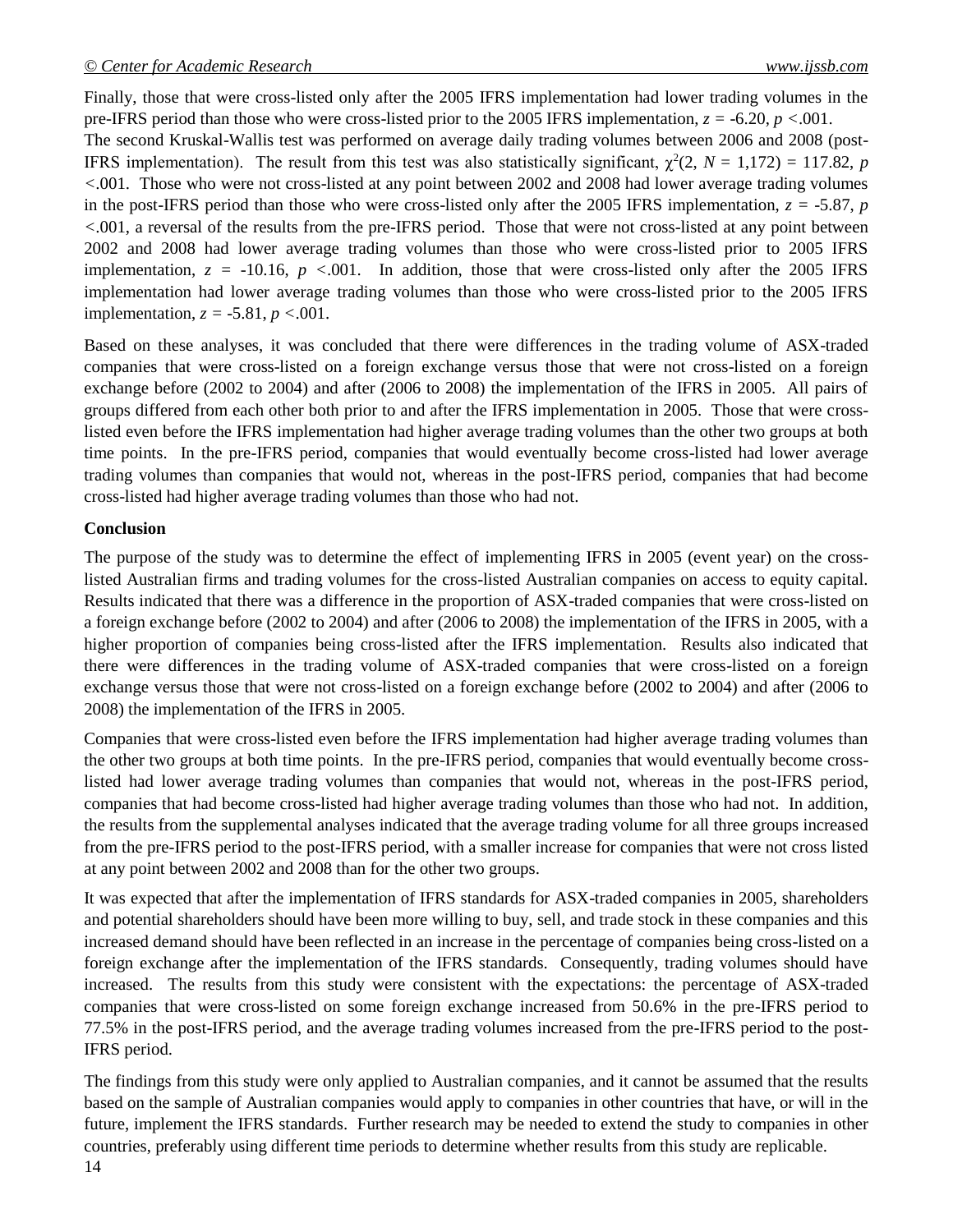#### **References**

- Adedokun, O. A., & Burgess, W. D. (2012). Analysis of paired dichotomous data: A gentle introduction to the McNemar test in SPSS. *Journal of Multidisciplinary Evaluation, 8,* 125–131. Retrieved from http://survey.ate.wmich.edu/jmde /index.php/jmde\_1
- Akisik, O., & Pfeiffer, R. (2009). Globalization, US foreign investments and accounting standards. *Review of Accounting and Finance, 8*(1), 5–37.
- Al-Shiab, M. S. (2008). The effectiveness of international financial reporting standards adoption on cost of equity capital: A vector error correction model. *International Journal of Business, 13*(3), 272–298.
- Armstrong, C., Barth, M., Jagolinzer, A., & Riedl, E. J. (2007). *Market reaction to the adoption of IFRS in Europe* (Working paper). Stanford University and Harvard Business School.
- Barth, M., Landsman, W., & Lang, M. (2005a). *International accounting standards and accounting quality* (Working paper). Stanford University and University of North Carolina.
- Black, T. R. (1999). *Doing quantitative research in the social sciences: An integrated approach to research design, measurement and statistics.* Thousand Oaks, CA: Sage.
- Bova, F., & Pereira, R. (2010). The determinants and consequences of heterogeneous IFRS compliance levels following mandatory IFRS adoption: Evidence from a developing country. *Rotman School of Management.* University of Toronto, ON.
- Brown, M. B., & Forsythe, A. B. (1974). Robust tests for equality of variances*.*
- *Journal of the American Statistical Association*, 69, 364–367.
- DeFond, M., Hu, X., Hung, M., & Li, S. (2011). The impact of mandatory IFRS adoption on foreign mutual fund ownership: The role of comparability. *Journal of Accounting and Economics, 51*(3), 240–258.
- Faul, F., Erdfelder, E., Buchner, A., & Lang, A.-G. (2009).
- Statistical power analyses using G\*Power 3.1: Tests for correlation and regression analyses. *Behavior Research Methods*, *41*, 1149-1160.
- Gallery, G., Cooper, E., & Sweeting, J. (2008). Corporate disclosure quality: Lessons from Australian companies on the impact of adopting international financial reporting standards. *Australian Accounting Review, 18*(3), 257.
- Gastwirth, J. L., Gel, Y. R., & Miao, W. (2009). [The impact of Levene's test of equality of variances on statistical](http://umt.summon.serialssolutions.com/link/0/eLvHCXMwRd09DgJBCAXgKSxttfYCkzgwP0xt3HgAPQA7wP2P4Isx2ZYQSvLRPFK6VYOCgTZqVNHQI3hpI-tsPuIX6HMEuJ6P5bVd0md7vh-v_P8DkBVamNklFhFGjKVhQV6Kt7GLoTDYmUAcmaEdPfdqMkvbpbAR7N8VALqmE25p_wIQiCW8)  [theory and practice.](http://umt.summon.serialssolutions.com/link/0/eLvHCXMwRd09DgJBCAXgKSxttfYCkzgwP0xt3HgAPQA7wP2P4Isx2ZYQSvLRPFK6VYOCgTZqVNHQI3hpI-tsPuIX6HMEuJ6P5bVd0md7vh-v_P8DkBVamNklFhFGjKVhQV6Kt7GLoTDYmUAcmaEdPfdqMkvbpbAR7N8VALqmE25p_wIQiCW8) *Statistical Science, 24,* 343–360. doi[:10.1214/09-STS301](http://arxiv.org/ct?url=http%3A%2F%2Fdx.doi.org%2F10%252E1214%2F09-STS301&v=4ed8bfb7)
- Hail, L., Leuz, C., & Wysocki, P. (2010a). Global accounting convergence and the potential adoption of IFRS by the U.S. (Part I): Conceptual underpinnings and economic analysis. *Accounting Horizons, 24*(3), 355– 394.
- Hope, O.-K., Jin, J., & Kang, T. (2006). Empirical evidence on jurisdictions that adopt IFRS. *Journal of International Accounting Research, 5*(2), 1–20.
- Johnson, S. (2009). Guessing the costs of IFRS conversion. CFO Publishing. Retrieved from http://www.cfo.com/printable/article.cfm/133399306
- Khurana, I. K., & Michas, P. N. (2011). Mandatory IFRS adoption and the US home bias. *Accounting Horizons, 25*(4), 729–753.
- Kristandl, G., & Bontis, N. (2007). The impact of voluntary disclosure on cost of equity capital estimates in a temporal setting. *Journal of Intellectual Capital, 8*(4), 577–594. doi:10.1108/1469193071083765
- Li, S., (2009). Does mandatory adoption of international financial reporting standards in the European Union reduce the cost of equity capital? Retrieved from http://ssrn.com/abstract=1113353 doi:10.2139/ssrn.1113353
- Loughry, M. L., & Elms, H. (2006). An Agency theory investigation of medical contractors versus member physicians. *Journal of Managerial Issues*, *18*(4), 547–569,432–433.
- Macve, R. (2010). Conceptual frameworks of accounting: Some brief reflections on theory and practice. *Accounting and Business Research, 40*(3), 303–308.
- Maines, L. A., & Wahlen, J. M. (2006). The nature of accounting information reliability: Inferences from archival and experimental research. *Accounting Horizons, 20*(4), 399–425.